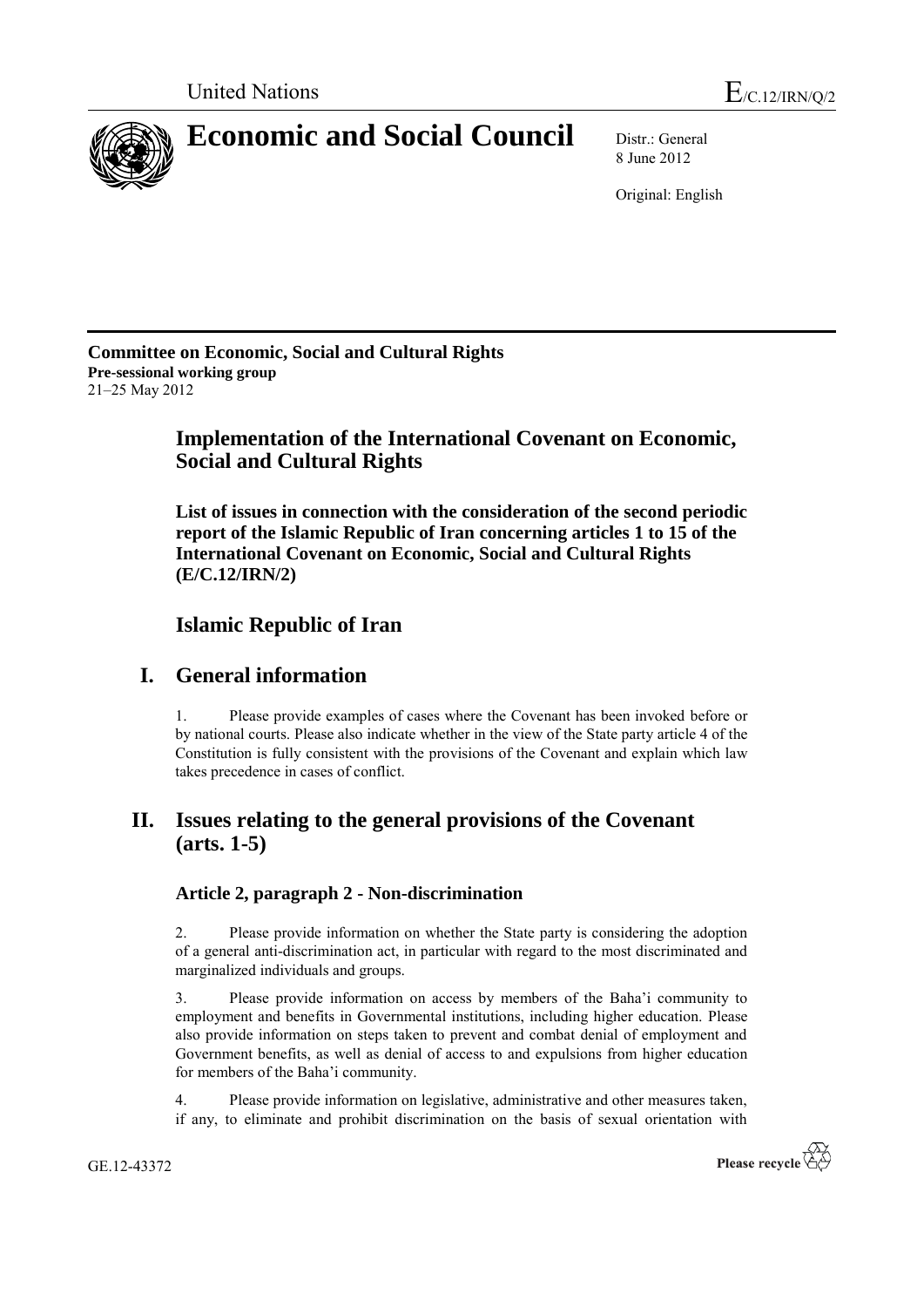respect to access to employment, housing, education and health care, and to ensure that individuals of different sexual orientation or gender identity benefit from all rights and are effectively protected against violence and social exclusion.

### **Article 3 - Equal rights of men and women**

5. Please provide information on legislative and policy measures adopted by the State party to ensure the equal rights of men and women (art. 3 and general comment No. 16 (2005) on the equal right of men and women to the enjoyment of all economic, social and cultural rights).

6. Please provide information on steps taken to address the gender imbalance in the labour market, including the comprehensive programme for the development of women's participation, and the impact measured. Please indicate which measures are being taken to increase the number of women in decision-making positions in the public sector.

7. Please indicate whether the State party plans to amend the Civil Code to remove the legal obligation for a woman to be obedient to her husband and remove the power of a man to prohibit his wife from entering employment.

# **III. Issues relating to the specific provisions of the Covenant (arts. 6-15)**

## **Article 6 - The right to work**

8. Please provide updated information, on an annual basis since 2008, on the unemployment rate, disaggregated by sex, urban and rural areas, as well as measures taken to counter unemployment.

9. Please provide information on the application of the "gozinesh" criterion, requiring prospective State officials and employees to demonstrate allegiance to the Republic and the State religion, and the impact this has on employment opportunities for ethnic and religious minorities, as well as laypersons. Please also clarify whether minority groups are excluded from certain official positions on grounds of national security.

#### **Article 7 - The right to just and favourable conditions of work**

10. Please provide information on whether the economic and social rights of workers are protected in workplaces with fewer than five workers or in export processing zones.

11. Please clarify whether the latest minimum wage level, as announced by the Supreme Labour Council, has been determined at a level sufficient to provide workers and their families with a decent living.

12. Please indicate which steps have been taken to address the phenomenon of the non-payment of back wages, and clarify whether workers have been allowed to go on strike to protest against this phenomenon.

### **Article 8 – Right to form and join trade unions and right to strike**

13. Please clarify how trade unions are guaranteed independence to organize their activities without interference, in particular unions of teachers, bus workers and sugar-cane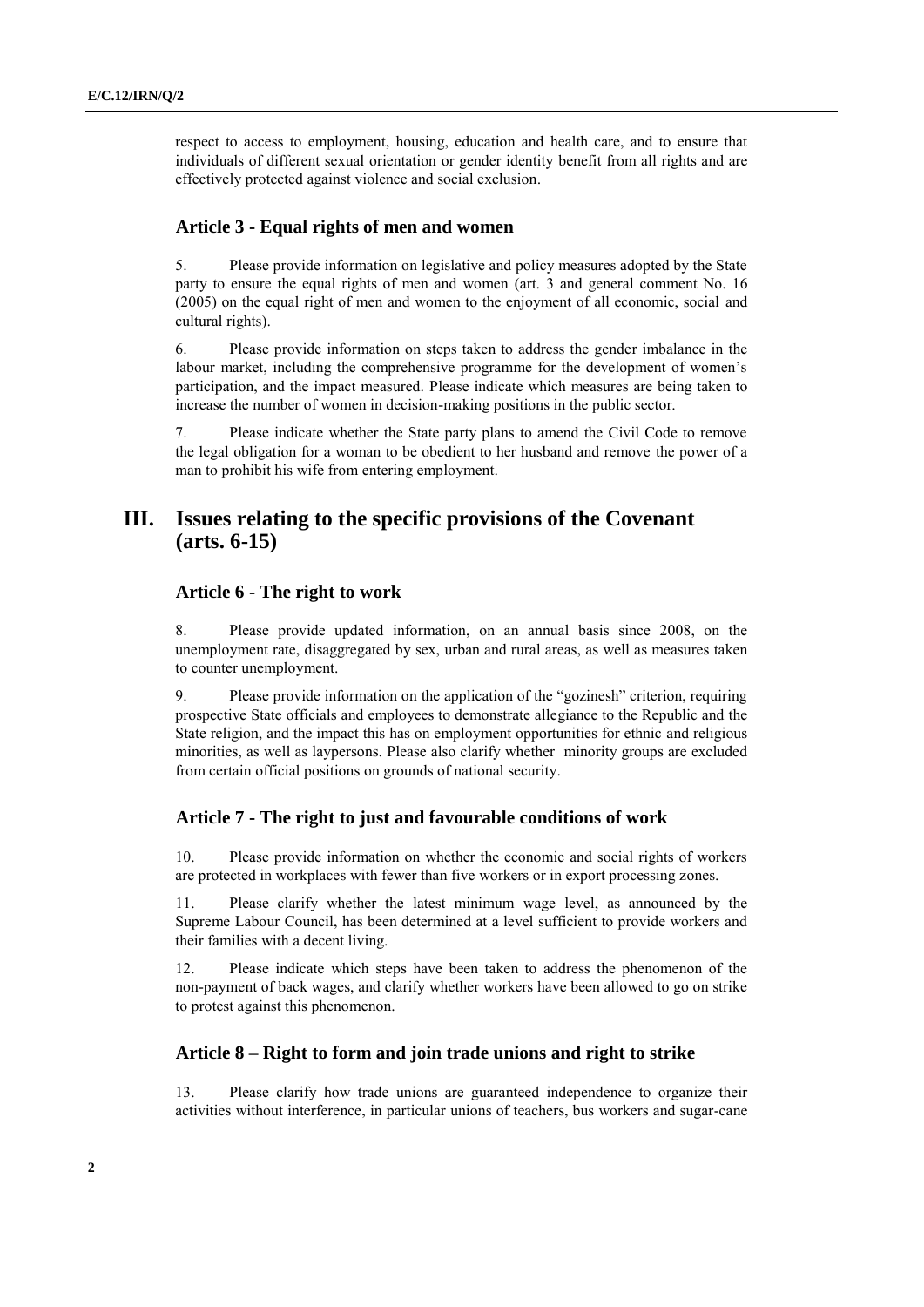workers, as well as the Iran Free Workers' Union. Please also comment on the alleged use of force by security forces to break up workers' public protests. Have workers who have subsequently suffered injuries been offered compensation and have officials responsible for such excessive use of force been held responsible? Please also clarify how many labour rights activists and members of independent trade unions are currently serving prison sentences.

### **Article 9 - The right to social security**

14. Please provide updated information on steps taken to ensure universal health insurance coverage and the impact, in particular with regard to the period since 2009.

#### **Article 10 - Protection of the family, mothers and children**

15. Please indicate whether legislative steps are foreseen to criminalize domestic violence, including marital rape. Please provide information on steps taken to ensure that victims of domestic violence have access to effective means of redress and immediate protection, including through a sufficient number of safe houses.

16. Please provide information whether steps are envisaged to explicitly prohibit all forms of corporal punishment in all settings, including by repealing the legal defences for its use in article 1179 of the Civil Code, articles 49 and 59 of the Penal Code and article 7 of the Law on the Protection of Children.

17. Please provide information on steps taken to ensure that all those who sexually abuse children are punished and to ensure that victims of child abuse are protected.

18. Please provide information on steps taken to combat and prevent the trafficking and sale of persons under 18 years of age, particularly young girls from rural areas. Please also clarify how many arrests and convictions have been made since 2007 under the 2004 law to combat trafficking.

19. Please provide information on measures taken since 2009 to address the situation of children living and/or working in the street, with the aim of protecting these children and preventing and reducing this phenomenon.

20. Please provide information on whether the domestic legislation determines the minimum age of access to employment and on steps taken since 2009 to prevent and combat labour of children below the age of 15 years.

### **Article 11 - The right to an adequate standard of living**

21. Please provide information on the scale of poverty in the State party, including statistical data illustrating the problem. Please also provide information on the results of the fourth development plan with regard to the reduction of poverty in the State party.

22. Please clarify what is understood by "irregular property acquisition according to Sharia law" in article 49 of the Constitution, and the conditions under which this may lead to property confiscation. Please also provide information on steps taken to formally register ownership of houses and land, in particular in rural areas.

23. Please provide information on steps taken to improve housing and living conditions in the neighbourhoods in Kermanshah, Sistan va Baluchestan, Khuzestan and Ilam provinces that are inhabited by ethnic minorities.